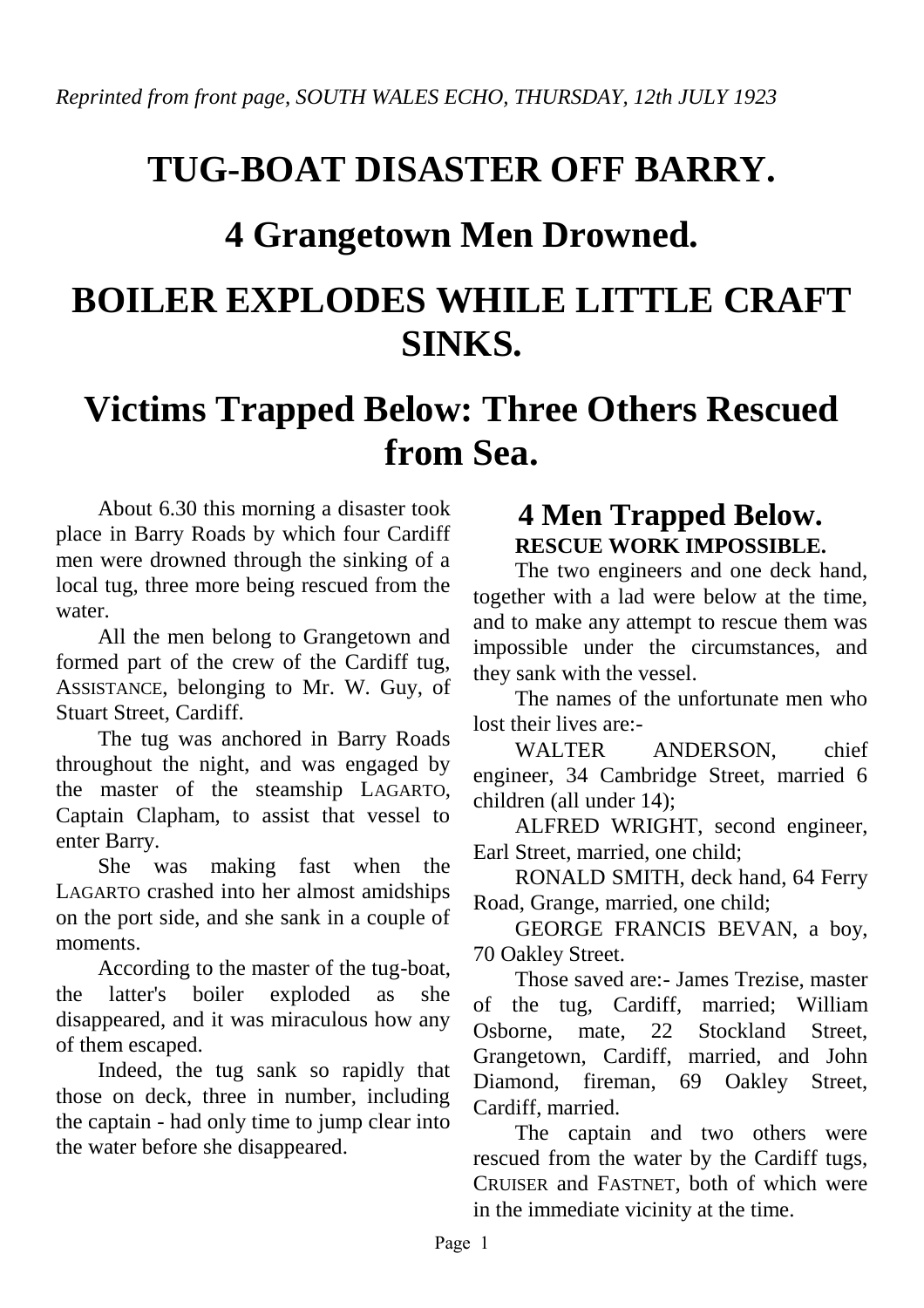The affair happened within such an incredibly short space of time that those on the steamer had scarcely time to realise the appalling character of the disaster of which they were eyewitnesses.

An early statement that the tugboat overturned while engaged in trying to turn the steamer's head with the hawser actually connected was later denied.

### **Sunk In Collision. LAGARTO OFFICER'S STATEMENT.**

Mr. H.O. Pattison, chief officer of the LAGARTO, in an interview with our representative, said:- "The tug was standing by at the time ready to receive the rope from the LAGARTO,. She had not actually received the rope, and the steamer was moving but slowly ahead when she struck the tug on her port quarters. The tug turned over and sank in about five seconds.

"There were four tugs quite near, and three were able to rescue the men in the water by throwing lifelines to them. Consequently, it was unnecessary for the steamer to launch any of her boats.

"It was a pure accident, a very unfortunate accident, he added.

"The tug at the time could not have had sufficient steam up; otherwise she could easily have got ahead and moved in the same direction as the LAGARTO was going, because the steamer was going very slowly at the time. "

#### **Lagarto's Captain's Story.**

Captain Clapham of the LAGARTO, seen by an *Echo* reporter on shore at Barry this morning, stated that he was on the bridge at the time of the accident, but the chief officer, who was on the forecastle head, was right over the sea, and must have been a witness of all that occurred. He was certain himself that the tug was about to pick up the rope

when the collision occurred. "It will not do for me to say how I think it happened," added Captain Clapham, when questioned upon this point. "All I know is that it is a most unfortunate accident."

### **Boiler Explodes. TUG CAPTAIN'S VIVID NARRATIVE.**

The ASSISTANCE was a steam tug of 104 tons gross, one of a fleet of seven owned by Messrs. W.J. Guy, of Stuart Street, Cardiff, and she left Cardiff on Tuesday, for Barry Roads. Here she remained all day yesterday, and at 5.20 this morning took in tow the Royal Mail Steam Packet's motor boat LAGARTO (3,000 tons), with the tug CRUISER astern.

The LAGARTO was bound from Liverpool to Barry, and her local agents are Messrs. Rogers and Bright, of Merchant Buildings, Cardiff.

A brief but nevertheless vivid account of the disaster was given to one of our representatives by the master of the tug, Captain Trezise, a native of Bristol, but who came to Cardiff in his second year, and has spent all his life at work in the Channel, having spent in all 25 years with Messrs. Guy, and been skipper of the ASSISTANCE since 1919.

#### **Happened in a Flash**

"There was, " he said, "a bit of a haze about at the time, though he had known the fog to be thicker many times. They were making fast to the LAGARTO when suddenly the tug was struck almost amidships on the port side. The force of the impact was such that she quickly heeled over, and in a flash they were all in the water.

"It all happened in less than three minutes," said Captain Trezise, "and how any of us were saved is a mystery to me for just as the tug disappeared below the surface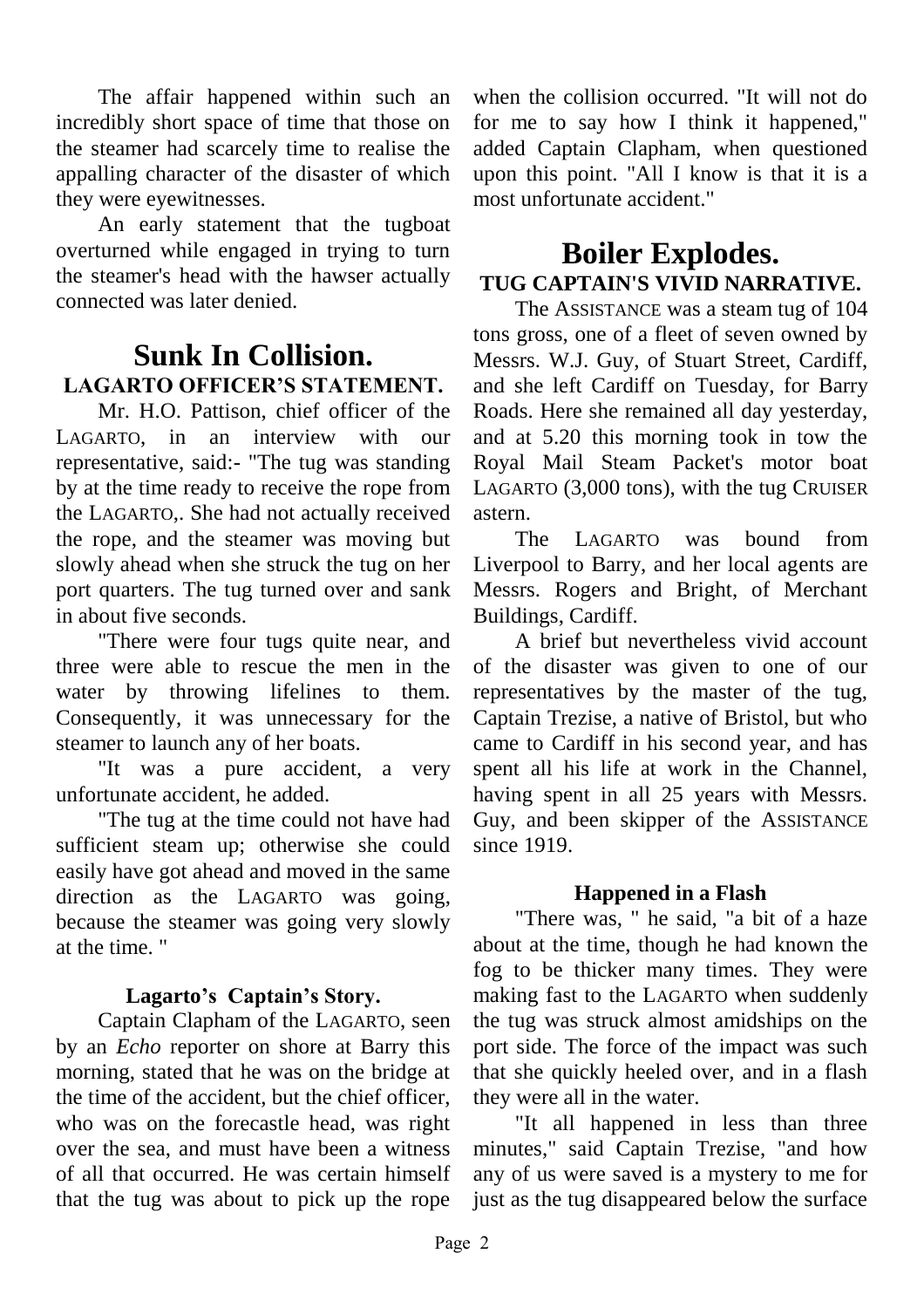the boiler exploded, and deck equipment came flying in all directions.

"I felt myself getting into the whirlpool as the boat went down, and I believe it was this explosion which sent me up. Of course, the poor fellows below had no chance. Later I was picked up by the CRUISER."

#### **Father of Victim Sees Disaster**

The other two men were picked up by the Bristol Channel Towage Company's tug FASTNET, which was cruising in the vicinity, and Captain Pizzaca, of the CRUISER, feelingly said he would have sacrificed his own boat willingly to save the lives of the lost, and added that the scene of the sad affair was about a mile from the Barry entrance.

A particularly sad feature was that the father of Wright, who was on another tug some hundred yards from the scene, was a witness of the catastrophe, and was unable to do anything to save his son.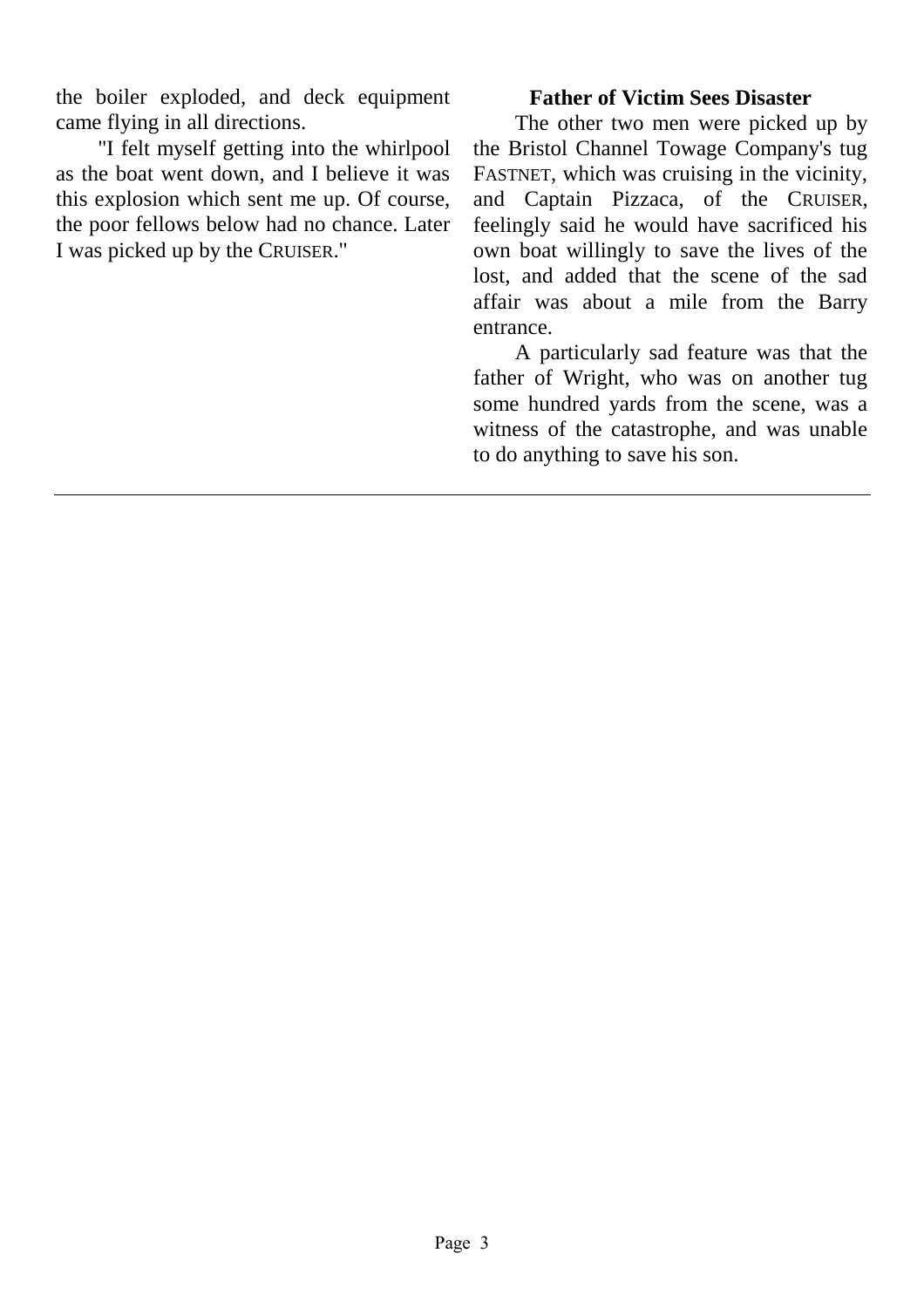# **CARDIFF TUG DISASTER. CRASH IN BARRY ROADS. ENGINE-ROOM EXPLOSION.**

## **FOUR MEN GO DOWN WITH THE SHIP.**

By the foundering of the Cardiff tug ASSISTANCE in the Barry Roads during the early hours of Thursday morning, the Channel, just outside the Barry port, has taken its second toll of ship and life in a year, for it is almost at precisely the same spot - about a mile off Barry Pier - that the CONQUEST went down on New Year's Eve.

As usually happens in these tug disasters, they take place before the eyes of watchers, but are over so quickly that almost before the realisation of what is transpiring has come the boilers explode, and there is nothing but the churned water, a handful of deck wreckage, and a few deck hands and officers left for the rescuers racing to the spot.

That too, is the story of the ASSISTANCE, which went down on Wednesday morning, taking with her four of her personnel of seven men in the persons of:

Walter Anderson (40), chief engineer, of 34 Cambridge Street, Cardiff, (married, five children).

Alfred Wright (25), second engineer, 201 Penarth Road, Cardiff, (married, one child).

Ronald Smith, 89 Ferry Road, Cardiff, (married, one child), and

George Bevan, 70 Oakley Street, Cardiff, (ship's boy).

All four men were below deck when the ASSISTANCE turned turtle, and never had a chance for life.

The rescued were:-

Capt. James Trezise, 11 Llanbradach Street, Cardiff, (master).

William Osborne, 201 Penarth Road, Cardiff, first mate, and

John Diamond, 26 Oakley Street, Cardiff.

## **ON THE MORNING TIDE**

#### **HAZE, COLLISION, BOILER EXPLOSION.**

Just what happened is easily reconstructed. The ASSISTANCE, a 104 ton gross unit of Messrs W.J. Guy's fleet of seven Cardiff tugs, had been commissioned to take the Royal Mail steamship LAGARTO into Barry on the morning tide, and had anchored in the Roads a mile or so off Barry Pier-head throughout the night. At about 6.30 in the morning, as she moved up to take her charge in hand, the waters were hazed with the thin mist of a hot-weather dawn, making visibility very bad. The ASSISTANCE was in position to turn the head of the LAGARTO, and was apparently not under way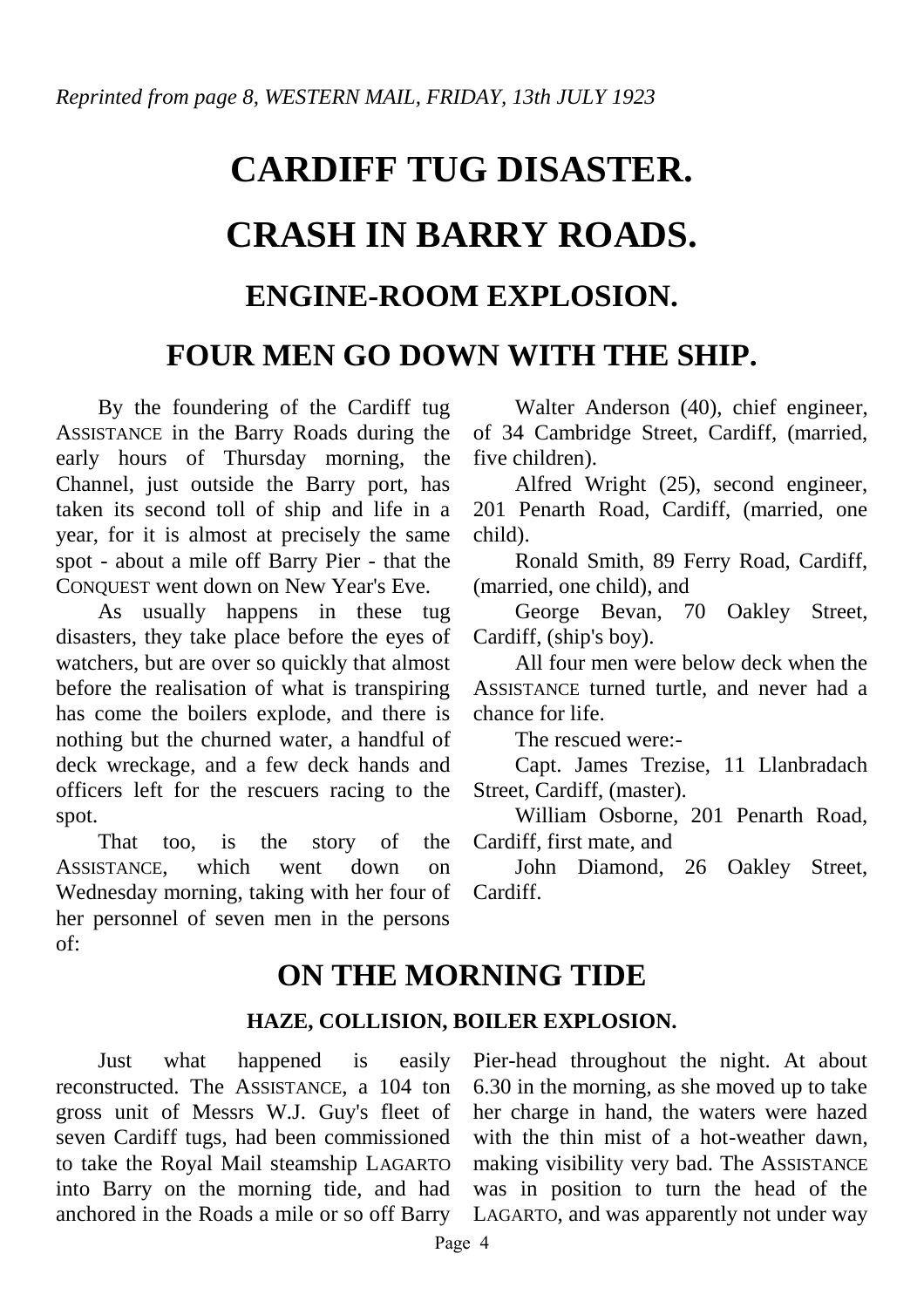sufficiently to evade the movement of that vessel when the LAGARTO struck her broadside on, and almost amidships. In a second the tug had rolled over, and as the water rushed into her engine-room, where the four victims of the disaster were, the boilers blew up. There was a gush of water, and then - a tossing mass of wreckage, and the three men who had jumped as she rolled, and nothing more.

As a matter of fact, it is marvellous that the three men who were on deck escaped, for they were so close to the vessel as she went down that, but for the boilers exploding, they must have been drawn down by the suction of her descent. The explosion which, it is surmised, killed the four victims instantaneously, probably minimised that downward pull of the waters, and threw the survivors outside their range.

Capt. Trezise, the master, and one of the most experienced and popular of the tugboat masters, realised this, and expressed it in his personal experiences in an interview, in the course of which he said, "I felt myself getting into a whirlpool as the boat went down, and I believe it was the explosion which sent me up to the surface of the water again."

#### **RACE TO THE RESCUE**

As the ASSISTANCE lurched and sank, the other tugmasters in the vicinity flashed "full speed" to their engine-rooms, and raced down to the scene. Capt. C.H. Pezzock, of the sister tug CRUISER, was, as a matter of fact, well under way when the explosion occurred, and they were his life lines that Capt. Trezise and John Diamond seized. Meanwhile, the Bristol Towage Company's tug FASTNET, which was a close second to the CRUISER in the race to the rescue, had picked up the first mate, William Osborne. In the vain hope that by some miracle the four men trapped below at the time of the disaster might have escaped, the rescue stood by for some time, eagerly scanning the waters, but ultimately the hope died, and they left the spot.

#### **THE VICTIMS**

Mr. Walter Anderson, the first engineer, was a married man with five young children, all girls, the eldest being seventeen years of age, and the youngest two years.

He was a native of Grangetown, 40 years of age, and had been in the tug-boat service all his life.

His father, Mr. W. Anderson, of Kent Street, is also a well-known tug-boat worker, and, curiously enough, was one of the crew of the tug CONTEST (Messrs. Tucker) when she sank on New Year's Day at precisely the same spot as the ASSISTANCE met with disaster. The CONTEST was saved then, but about a month later she again foundered in the same place, and was again saved. She is now employed on dock work. Mr. Anderson still forms one of her crew.

Alfred Wright, 1 Earl Street, the second engineer, was 25 years of age, and was married, with one child. He had been employed on tug-boat service all his life. A sad feature was that the father of Wright, who was on another tug some hundred yards away from the scene, was a witness of the catastrophe, but was unable to do anything to save his son.

George Bevan, the ship's boy, was the youngest son of Mr. and Mrs. J. Bevan, 70 Oakley Street, who have a family of five sons. He had served on the ASSISTANCE for four years.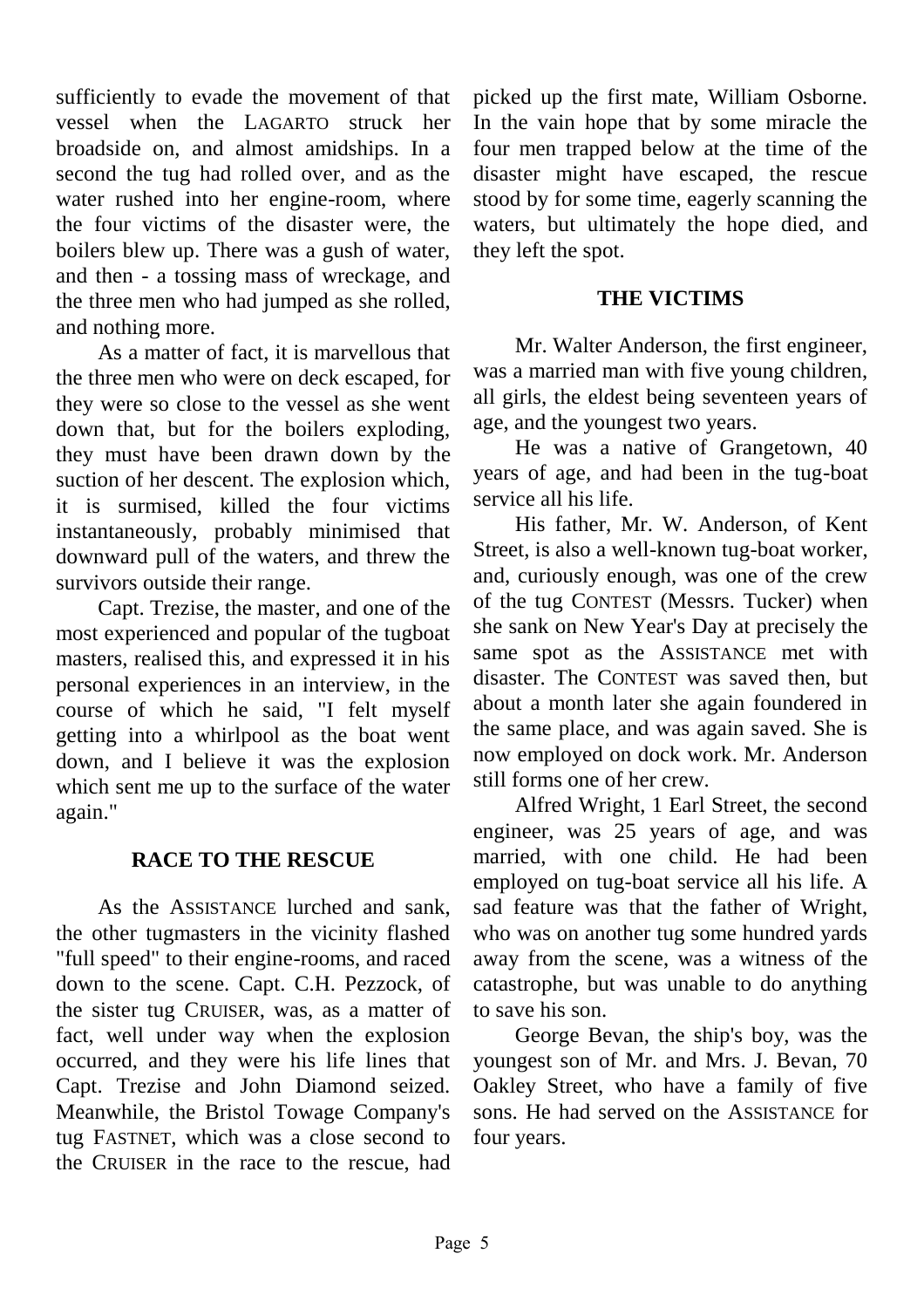## **TUG CAPTAIN'S STORY**

#### **ALL OVER IN THRILLING THREE MINUTES**

The ASSISTANCE was a steam tug of 104 tons gross, and was one of a fleet of seven owned by Messrs W.J. Guy, of Stuart Street, Cardiff, and she left Cardiff for the Barry Roads on Tuesday afternoon.

The LAGARTO was bound from Liverpool to Barry, and the Barry agents are Messrs. Rogers and Bright, Merchant Buildings, Cardiff.

The Captain of the ASSISTANCE soon after the occurrence briefly described how the collision occurred. "There was", he said, "a bit of a haze about at the time, though the fog was not so thick as I have known it to be at other times.

"We were making the rope fast to the LAGARTO when suddenly the steamer, which was moving slowly, struck the tug amidships

on the port side. The force with which she was struck was such that she quickly heeled over, and in a flash the crew and I were in the water.

"It all happened", continued Capt. Trezise, "in less than three minutes, and how any of us were saved is a mystery to me, for just as the tug disappeared below the surface the boiler exploded, and fragments of the deck and equipment were sent flying in all directions.

"I felt myself getting into a whirlpool as the boat went down, and I believe it was this explosion which sent me up to the surface of the water again. Of course, the poor fellows down below had no chance. Later I and the fireman were picked up by the tug CRUISER.

## **WHAT EYE-WITNESSES SAW**

#### **TUG-MASTER'S TRIBUTE TO CAPTAIN TREZISE**

Graphic stories of how the rescue of the captain, fireman, and first mate was effected were told to a *Western Mail* representative by the captains and crews of various tugs, and pilot-cutters which were on the scene when the collision took place.

One of these, Captain C.H. Pezzock, of the tug CRUISER (W.J. Guy, Cardiff), told how he rescued the captain and the fireman.

"We were," he said, "standing out in the roads, about a mile off Barry Pier, when we saw the ASSISTANCE making fast to the Royal Mail boat LAGARTO. It was a very usual sight for us in the roads.

"Suddenly, we saw the LAGARTO collide with the ASSISTANCE, and the next moment the tug heeled over heavily and

began to founder. I immediately put on full steam and made a dash in their direction.

"When we were getting near, an explosion occurred. The captain and the fireman of the ASSISTANCE were struggling in the water, and it was not long before we picked them up. In the meantime the tug FASTNET came along, and she managed to rescue the first mate.

"We hung on," went on Capt. Pezzock, "in the hope that we should see the other four members of the crew. We waited for well over half-an-hour, and several other tugs and pilot-cutters came on the scene and assisted us to search for the missing men. We failed to find them".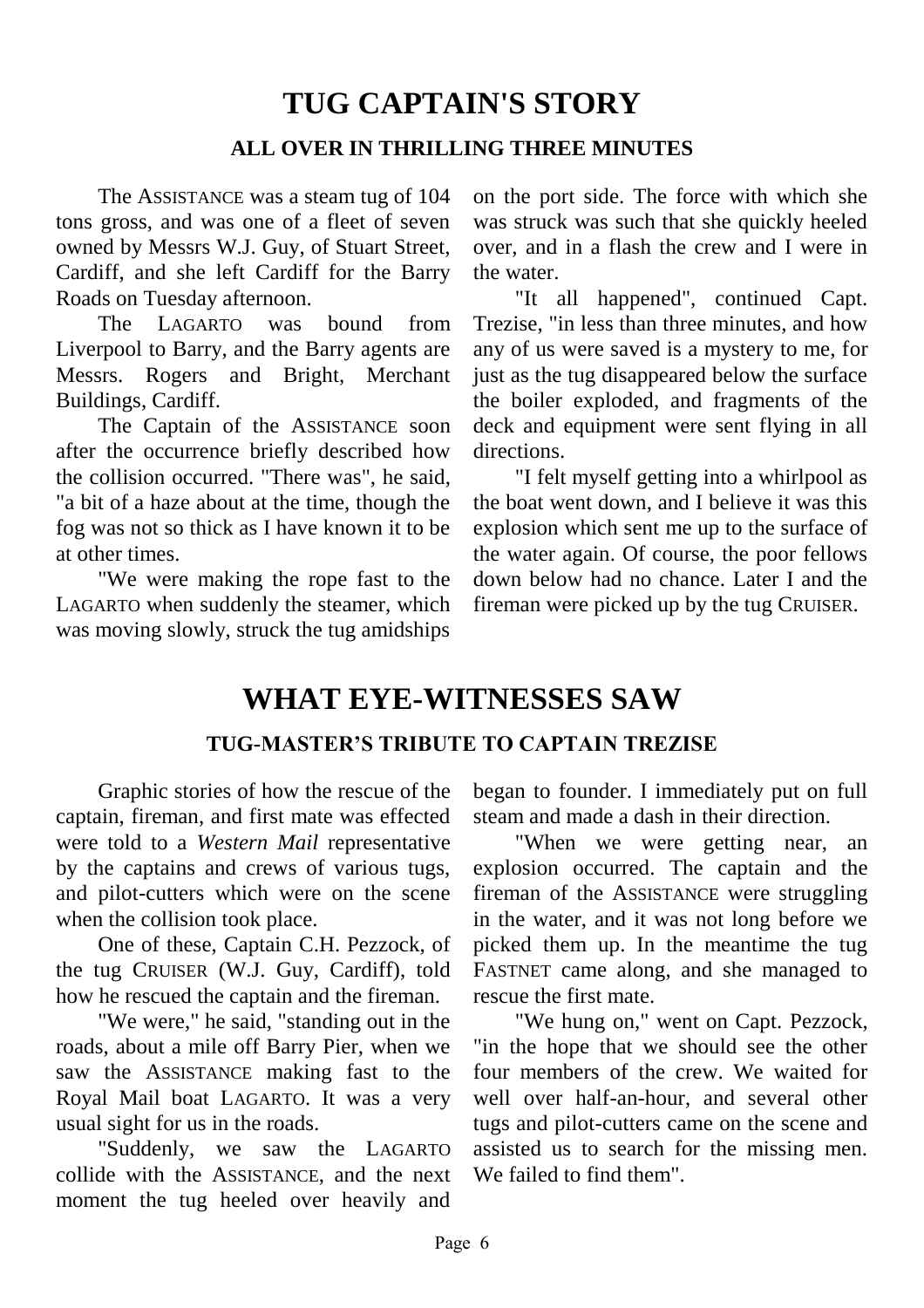Capt. Pezzock afterwards paid a glowing tribute to Capt. Trezise, who, he said, was one of the best known and most popular tug captains in the Bristol Channel. A native of Penzance he had been in the employ of Messrs. W.J. Guy as a tug captain for nearly 25 years, and during the war

commanded one of the company's tugs in the war zone under the Admiralty.

Other men who were interviewed by our reporter declared that it was a marvel that any of the crew of the tug had escaped.

## **A PURE ACCIDENT**

#### **LAGARTO'S CAPTAIN AND CHIEF OFFICER**

Capt. Clapham, of the LAGARTO, interviewed in Barry on Thursday, said he was on his bridge at the time of the accident, but his chief officer (Mr. H.O. Pattison) was on the forecastle head, and must have seen all that happened from his view-point right over the water. He himself was certain that the tug was about to pick up his rope when the vessel collided. He added, however, "It will not do for me to say what I think happened. All I know is that it was a most unfortunate accident."

Mr. H.O. Pattison, the chief officer of the LAGARTO, in an interview with a *Western Mail* reporter, said:

"The ASSISTANCE was standing by at the time, ready to receive the rope from the LAGARTO. She had not received the rope and the LAGARTO was moving slowly ahead when she struck the tug on her port quarters. The tug immediately turned over and sank in five or six seconds.

"There were four other tugs quite near, and these were able to rescue the men in the water by throwing out life-lines to them. It was therefore unnecessary for the steamer to launch any of her boats.

Mr Pattison added, "It was a pure accident, a very unfortunate accident."

Going on to describe it, he said, "The tug at the time could not have had sufficient steam up; otherwise she could easily have got ahead and moved in the same direction as the LAGARTO was going, because the steamer was going very slowly at the time."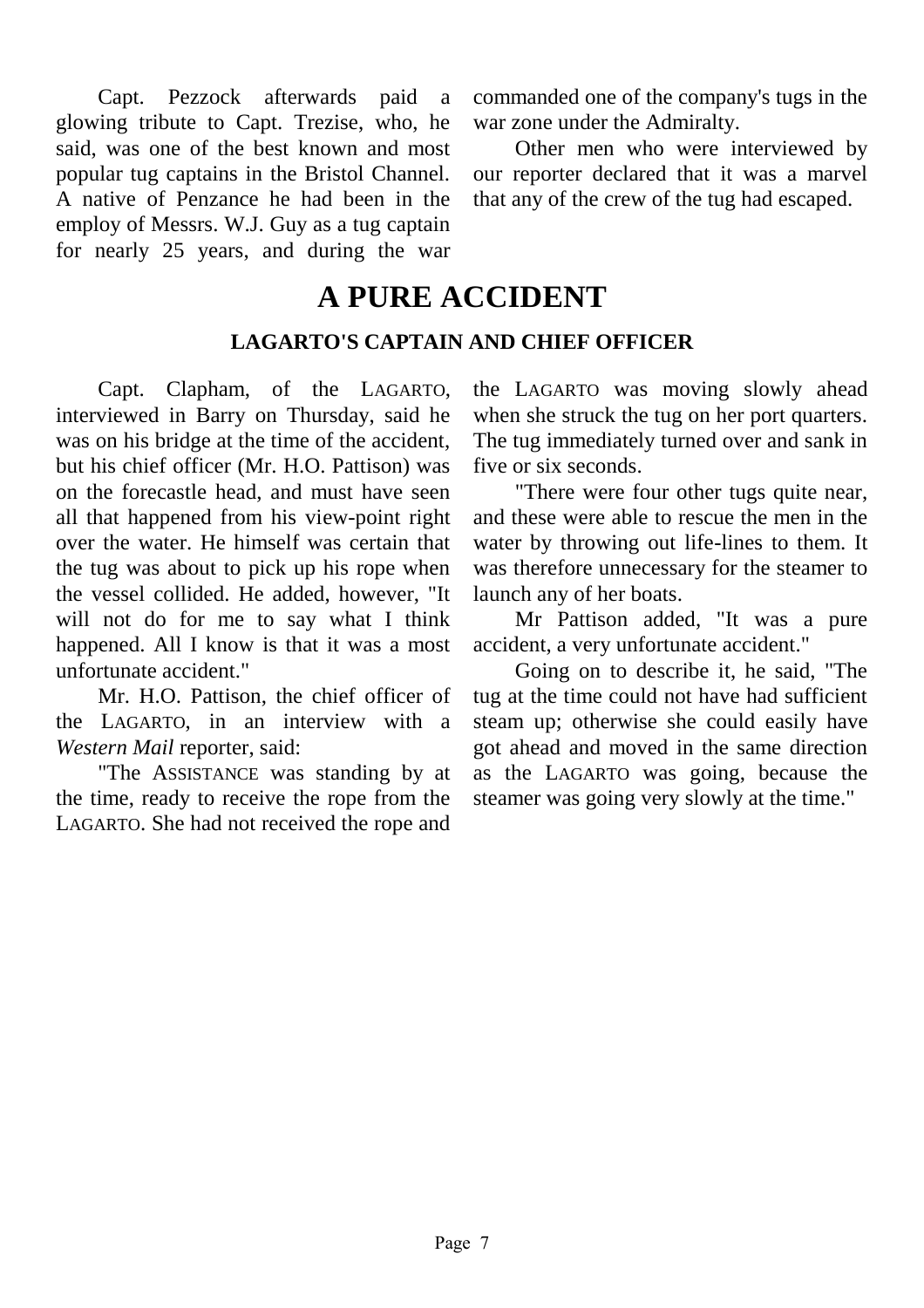

Walter Anderson photographed in Cambridge Street c1914 with his wife Gertrude (nee Thomas) and daughters Ida (left, later Plowman) and Lillian (right, later Churchill).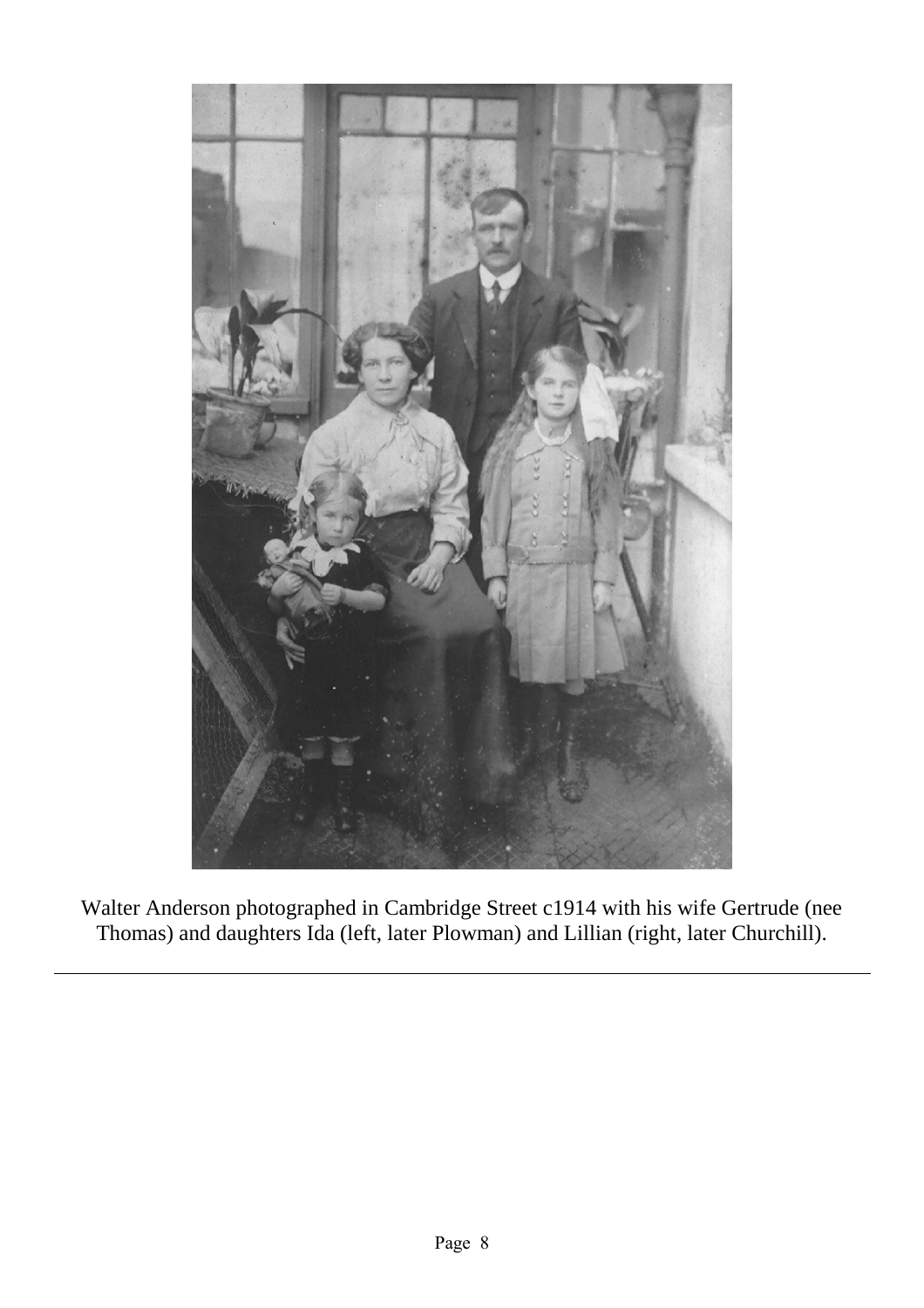*Reprinted from Page 5, BARRY HERALD, FRIDAY, 13th JULY, 1923*

## **TUG-BOAT DISASTER.**

## **FOUR MEN DROWNED IN BARRY ROADS.**

### **Exciting Morning Scenes: Three Rescued From The Water**

Barry Roads was the scene this morning of an appalling disaster, four men being drowned and three rescued from the water.

It appears that about 6.30 this morning the Cardiff tug, ASSISTANCE was engaged in helping the large steamer LAGARTO to dock. The tug had her hawser towing the steamer at an angle, when the little craft overturned and sank. Those below the deck had little chance of escape from their inevitable doom, for the water overwhelmed the tug and she sank within a couple of minutes. The three men on deck at the time were thrown into the water, and, amid great excitement, other tugs rushed to the scene, and were able to rescue them all.

Three men and a lad who were below (the latter being in his bunk asleep) were drowned. The names of these are:-

> Walter Anderson, chief engineer. Alfred Wright, second engineer. Ronald Smith, deck hand. George Francis Bevan, lad.

All the men reside at Grangetown. The captain of the tug was rescued from the water, the tugs CRUISER and FASTNET getting to the spot within a few minutes of the disaster.

The accident is an exact reproduction of that which took place in the Barry Dock Basin a few months ago, when the Cardiff tug, MOSS ROSE capsized in a similar manner. On that occasion, however, there was no loss of life.

Capt. Clapham and the pilot on board the LAGARTO did all they could to effect the rescue of the men in the water, but the other tug boats raced to the spot and made diligent search for other signs of life, but none were seen. The tug is sunk about half-a-mile from the eastern breakwater.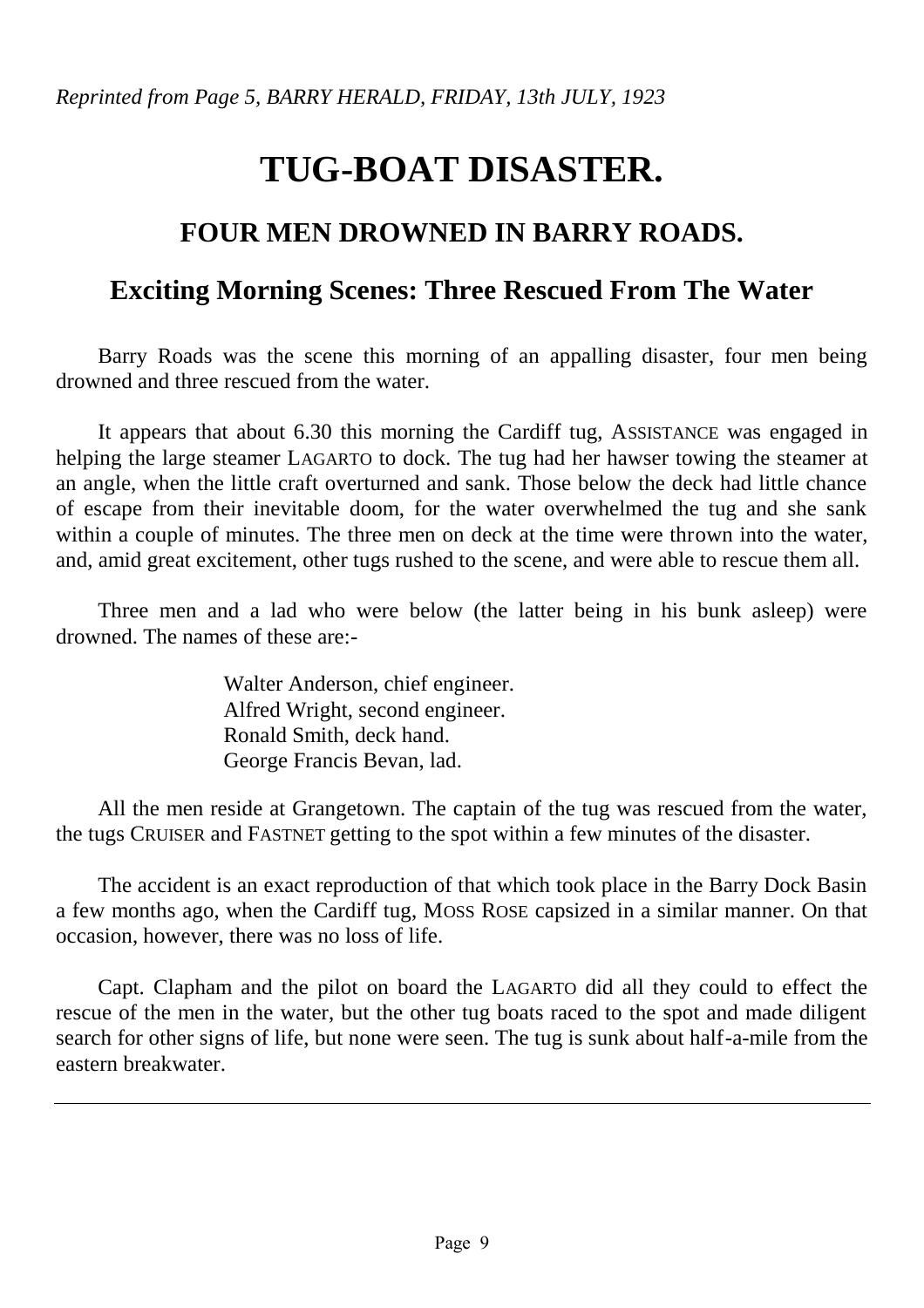*Reprinted from CARDIFF TIMES & SOUTH WALES WEEKLY NEWS, 4 August, 1923*

## **Tugboat Victims.**

## **INQUEST ADJOURNED TO OCT 8th.**

The inquest was opened by the Cardiff Coroner on Monday on three of the victims of the recent disaster in the Barry Roads, when the ASSISTANCE, a Cardiff tugboat, suddenly sank, and four members of her crew were drowned.

Three of the bodies have been picked up, and at yesterday's proceedings, when there was a jury in attendance, they were identified as :-

Walter John Anderson (40), chief engineer, of 34 Cambridge Street.

Alfred Thomas Wright (25), second engineer, of 60 Oakley Street.

George Giles Francis Bevan (18), cabin boy, of 70 Oakley Street.

Only evidence of identification was taken, and the Coroner then intimated that he would adjourn the inquiry as there were material witnesses on a vessel which, it was alleged, collided with the tugboat, and which had gone on a voyage to South America.

Eventually, he decided to adjourn until October 8th at 3 p.m.

The tugboat's owners were represented by the firm of Messrs Vaughan and Roche, and Mr A. Barten, the district secretary of the Transport and General Workers' Union, was also present.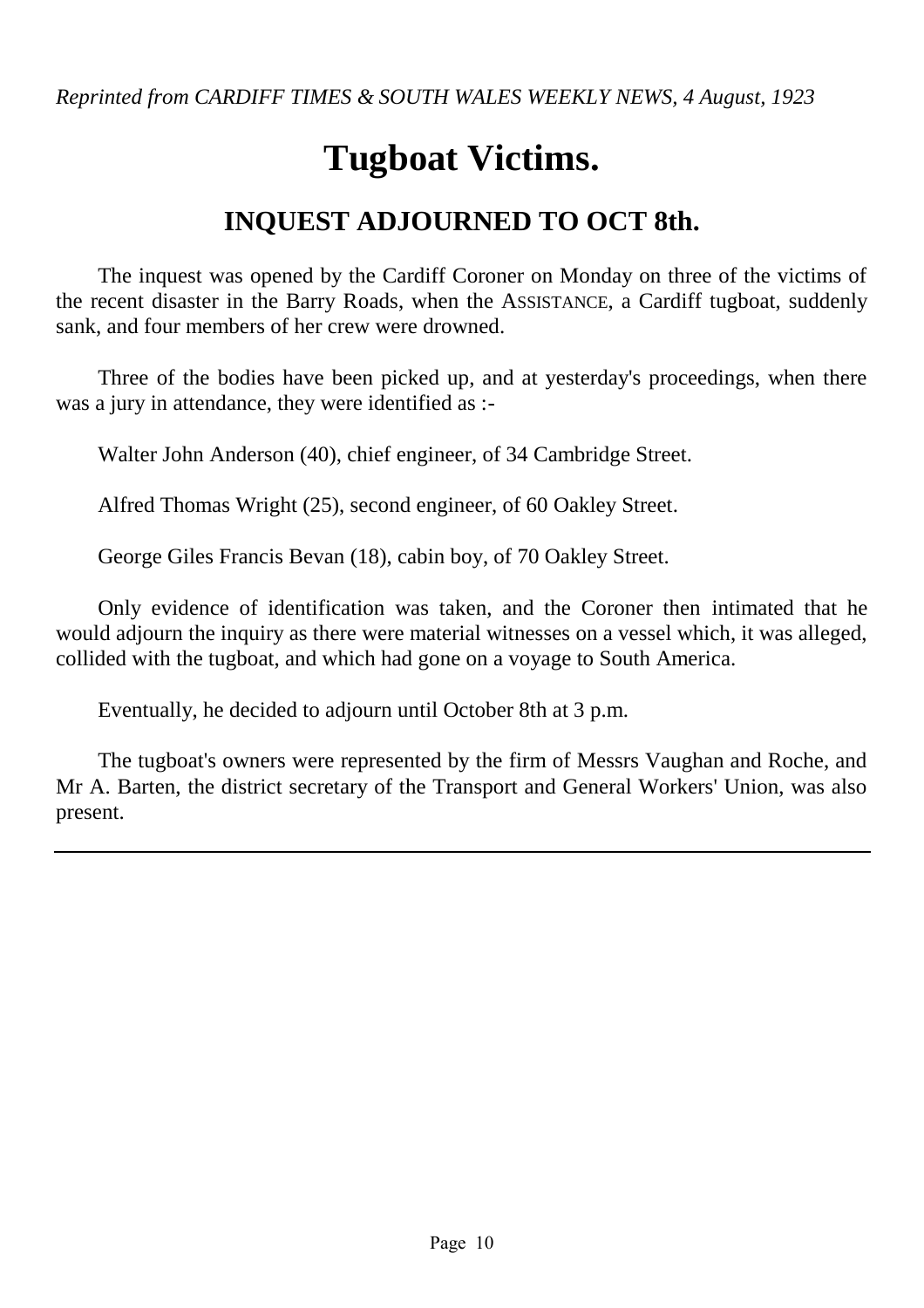*Reprinted from SOUTH WALES ECHO, 8 October, 1923*

## **Tugboat Disaster Inquest.**

## **STILL ANOTHER ADJOURNMENT.**

Successive adjournments have necessitated a record delay in the enquiry by the Cardiff Coroner into the deaths of the three victims of the Cardiff tugboat disaster in July.

The inquest on the men who were drowned when the boat foundered – Walter John Anderson (40), the first engineer; Alfred Thomas Wright (25), the second engineer; and George G.F. Beavan (18), the deck boy – all of Grangetown, Cardiff – was first fixed for July  $30<sup>th</sup>$ .

An adjournment was then deemed necessary until October  $8<sup>th</sup>$ , and when the Court assembled today, Mr. Harold Downing, solicitor for the owners agents, explained to the Coroner that certain necessary witnesses were now away at sea, and the date of their return was not definite.

Consequently Mr. Yorath again adjourned the proceedings until November  $12^{th}$  next.

*Reprinted from WESTERN MAIL, Tuesday, 13 November, 1923*

## **Cardiff Tugboat Tragedy.**

### **CORONER'S INQUEST AGAIN ADJOURNED.**

Mr. W.L. Yorath, the Cardiff city coroner, told a jury on Monday afternoon that he would have to further adjourn the inquest into the tugboat disaster in the Roads, in which the tug ASSISTANCE, belonging to Messers Guy, Cardiff, turned turtle through a collision with a Royal Mail packet, which it was towing into Barry, and three men were drowned in the engine room.

The packet, which collided with the tug, said Mr, Yorath, was out of England, and he would have to adjourn the inquest until November  $26<sup>th</sup>$ .

Since the jury were warned a week ago of Monday's inquest one of them had died.

*Note: I found no further references to an inquest in local papers for the end of November or beginning of December 1923.*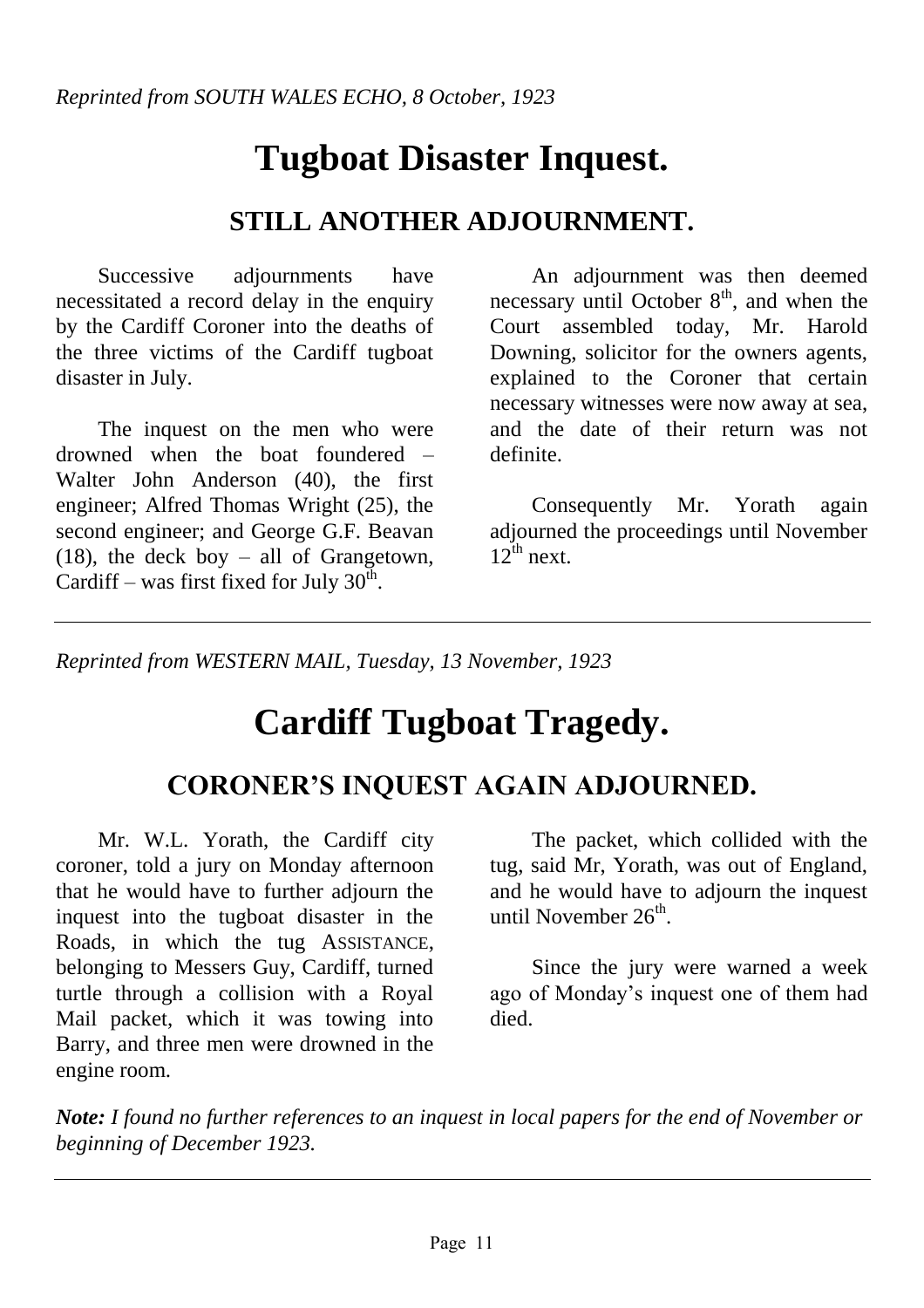## **Royal Mail Steam Packet Company / Royal Mail Lines Limited**

The Royal Mail Steam Packet Company received the mail contract for the West Indies and commenced operating in 1841. A West Indies inter-island service was also operated. In 1850 services expanded to South America. Several short lived routes were operated and in 1906 Owen Philipps, who later became Lord Kylsant became Chairman of the company. A joint service with **Holland America Line** to the Pacific coast of North America started in 1921. In 1932 the giant Kylsant Shipping empire collapsed and Lord Kylsant was jailed for issueing a false prospectus. Royal Mail Steam Packet Company went into liquidation, Royal Mail Lines Limited was formed and took over the assets of the Royal Mail Steam Packet Company, the [Nelson Line](http://www.theshipslist.com/ships/lines/NelsonLine.html) and David MacIver & Company. The Royal Mail Line was taken over in 1965 by [Furness, Withy & Company](http://www.theshipslist.com/ships/lines/furness.html) and ships often interchanged between the Royal Mail Line, Furness and [Shaw Savill & Albion Lines](http://www.theshipslist.com/ships/lines/shaw.html) fleets. By 1972 Royal Mail had virtually disappeared as a separate shipping line.

*The following list was extracted from various sources. This is not an all-inclusive list but should only be used as a guide. If you would like to know more about a vessel, visit the [Ship](http://www.theshipslist.com/ships/descriptions/index.htm)  [Descriptions](http://www.theshipslist.com/ships/descriptions/index.htm) or [Immigrant Ship](http://www.fortunecity.com/littleitaly/amalfi/13/ships.htm) web site.*

| <b>Dates</b> | <b>Route</b>                                                       |
|--------------|--------------------------------------------------------------------|
| 1840-1920    | Falmouth / Southampton to the West Indies (London - West Indies    |
|              | cargo services continued)                                          |
| 1847-1850    | Southampton - Bermuda - New Orleans                                |
| 1850-1980    | Southampton - Lisbon - Brazil - Uruguay - Argentina                |
| 1852 1868    | Savannah - Nassau - Jamaica - Colon (Chagres)                      |
| 1857-1859    | Marseilles - Malta - Alexandria                                    |
| 1884         | Brazil - Barbados - St. Thomas - New York                          |
| 1906-1909    | London - Mediterranean ports - Colombo - Australia                 |
| 1906         | Southampton - Cuba - Mexico                                        |
| 1913-1927    | Halifax - St.John NB - Bermuda - West Indies - British Guiana      |
| 1921-1927    | Hamburg - Southampton - Cherbourg - New York                       |
| 1921-1980    | London - Cherbourg - Vigo - Lisbon - Las Palmas - Rio de Janeiro - |
|              | Santos - Montevideo - Buenos Aires                                 |
| 1921-1968    | UK - Bermuda - West Indies - Colombia - Central America - Pacific  |
|              | USA ports - Vancouver. (Mostly cargo but some passengers carried   |
|              | - joint service with Holland America Line)                         |

#### **Routes:**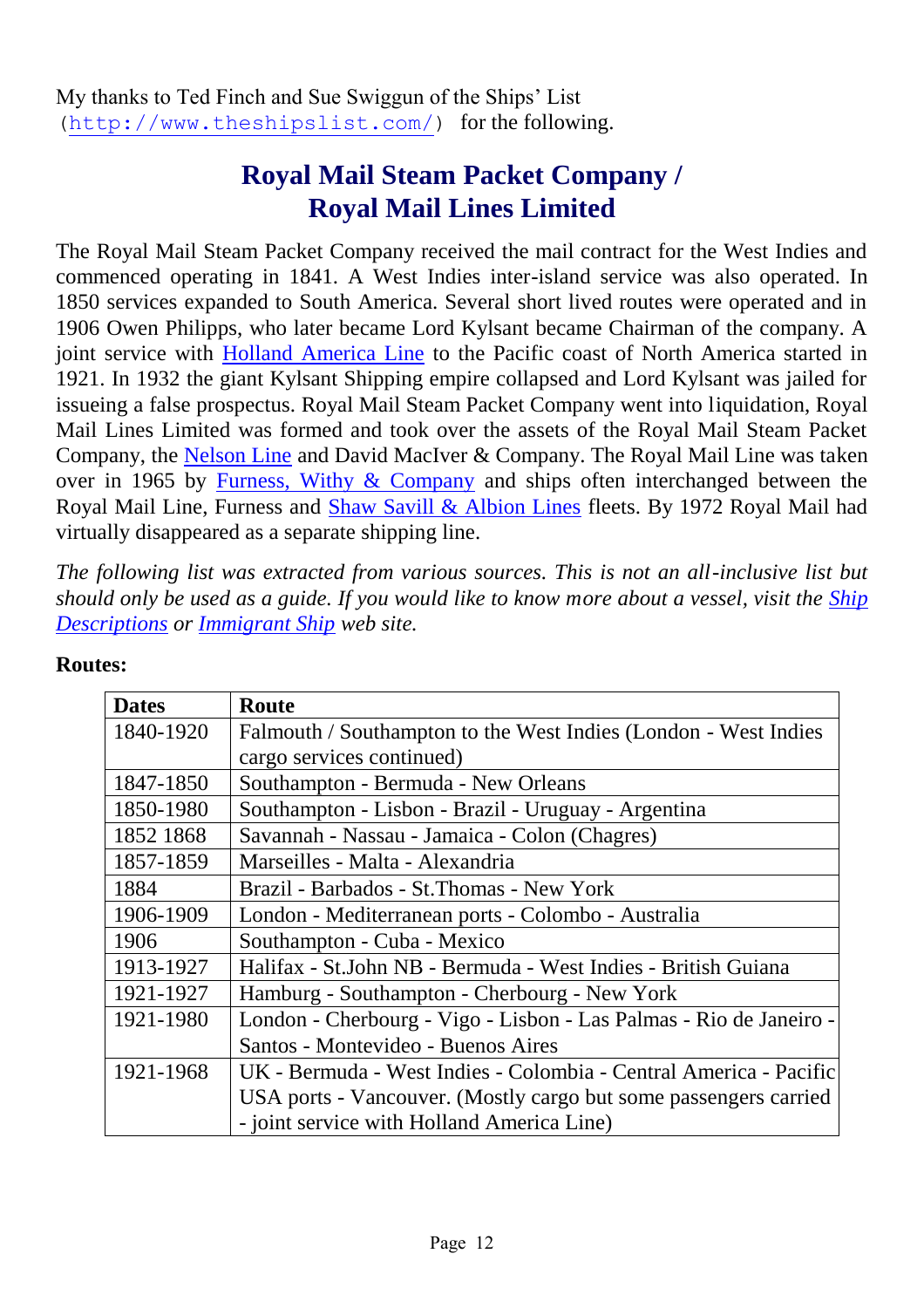## **Pacific Steam Navigation Company**

Formed in London in 1838, the company commenced operations on the West Coast of South America in 1840. In 1852 they were granted the British Government Mail contract to the area. In 1877 a joint P.S.N.Co-Orient Line service to Australia was started and lasted until 1905 when P.S.N.Co sold their Australian route interests to Royal Mail S.P.Co. In 1910 P.S.N.Co itself, was taken over by [Royal Mail S.P.Co](http://www.theshipslist.com/ships/lines/royalmail.html) but continued to operate as a separate company within the group, although ships were often transferred between the two companies. In 1931 the Royal Mail group collapsed, but P.S.N.Co was allowed to continue operations under the control of its creditors until it discharged its financial obligations. In 1938 Royal Mail (now Royal Mail Lines) again took control of P.S.N.Co but again kept the two organisations separate. [Furness Withy](http://www.theshipslist.com/ships/lines/furness.html) took over the Royal Mail / PSNC group in 1965 and ships were frequently switched between different companies within the group. By 1984 the name of Pacific Steam Navigation Co disappeared into Furness Withy Shipping.

*The following list was extracted from various sources. This is not an all inclusive list but should only be used as a guide. If you would like to know more about a vessel, visit the [Ship](http://www.theshipslist.com/ships/descriptions/index.htm)  [Descriptions](http://www.theshipslist.com/ships/descriptions/index.htm) (on-site) or the [Immigrant Ship](http://www.fortunecity.com/littleitaly/amalfi/13/ships.htm) web site.*

| <b>Dates</b> | Route                                                         |  |  |  |
|--------------|---------------------------------------------------------------|--|--|--|
| 1843-1923    | Valparaiso - Coastal Ports - Callao                           |  |  |  |
| 1846-1923    | Valparaiso - Callao - Guayaquil - Panama                      |  |  |  |
| 1848-1923    | Valparaiso - South Chilean Ports (terminal: Puerto Montt)     |  |  |  |
| 1868-19??    | Liverpool - Bordeaux - Lisbon - Cape Verde - Rio de Janeiro - |  |  |  |
|              | Montevideo - Punta Arenas - Valparaiso (from 1870) - Arica -  |  |  |  |
|              | Mollendo - Callao                                             |  |  |  |
| 1877-1879    | Liverpool - Bordeaux - Buenos Aires                           |  |  |  |
| 1904-1920    | Liverpool - La Pallice - Corunna - Vigo - Lisbon - Recife -   |  |  |  |
|              | Salvador - Rio de Janeiro - Montevideo - Buenos Aires - Port  |  |  |  |
|              | Stanley - Punta Arenas - Coronel - Talcahuano - Valparaiso    |  |  |  |
| 1914-1945    | Cristobal - Panama Canal - Champerico                         |  |  |  |
| 1920-1930    | New York - Panama Canal - Callao - Valparaiso                 |  |  |  |
| 1920-1931    | New York - Guayaquil                                          |  |  |  |
| 1920-1959    | Liverpool - Bermuda - Bahamas - Havana - Jamaica - Panama     |  |  |  |
|              | Canal - West Coast of South America ports - Valparaiso        |  |  |  |
| 1920-1937    | Montevideo - Port Stanley (Falkland Islands)                  |  |  |  |
| 1955-1970    | Bermuda - Caribbean ports - Panama                            |  |  |  |
| 1956-1963    | (REINA DEL MAR) Liverpool - La Pallice - Santander -          |  |  |  |
|              | Corunna (1961 Vigo) - Bermuda - Nassau - Havana -             |  |  |  |
|              | Kingston - La Guaira - Curacao - Cartagena - Panama Canal -   |  |  |  |
|              | La Libertad - Callao - Arica - Antofagasta - Valparaiso       |  |  |  |
| 1963-        | Cargo services to Caribbean and South American ports          |  |  |  |

#### **Routes:**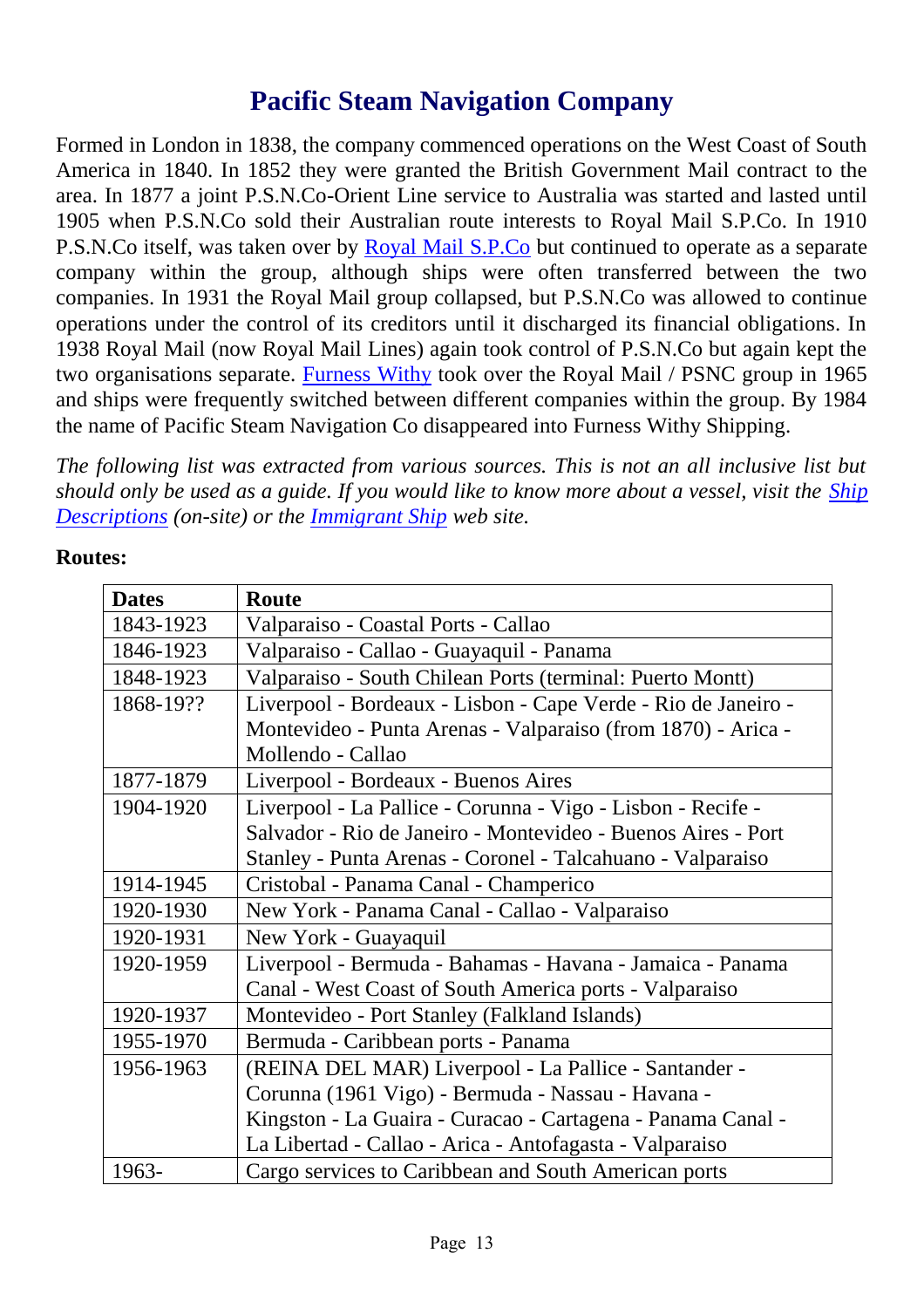#### **The LAGARTO (formerly GLENAVY)**



M.V. LAGARTO

GLENAVY was built in 1917 by Harland & Wolff at Irvine, Glasgow for Glen Line Ltd. She had a tonnage of 5,075gross (3,208 nett), a length of 385ft 1in, a beam of 52ft 2in and a service speed of 10.5 knots. She was sold to the Pacific Steam Navigation Co. on  $13<sup>th</sup>$  June 1923, renamed LAGARTO on 23rd June 1923, and was fitted with the new airless injection system which became standard on oil-engined ships. During the Second World War she serviced the South American routes. In December 1947 she arrived back in Liverpool with engine trouble, was laid up at Birkenhead and, subsequently, broken up at Troon in 1948.

[Glen and Shire Lines by Cooper, Harvey & Laxon] <http://www.red-duster.co.uk/GLEN8.htm> <http://www.theshipslist.com/ships/lines/pacific.html>

[http://www.photoship.co.uk/JAlbum%20Ships/Old%20Ships%20L/slides/Lagarto](http://www.photoship.co.uk/JAlbum%20Ships/Old%20Ships%20L/slides/Lagarto-02.html)  $-02.$ html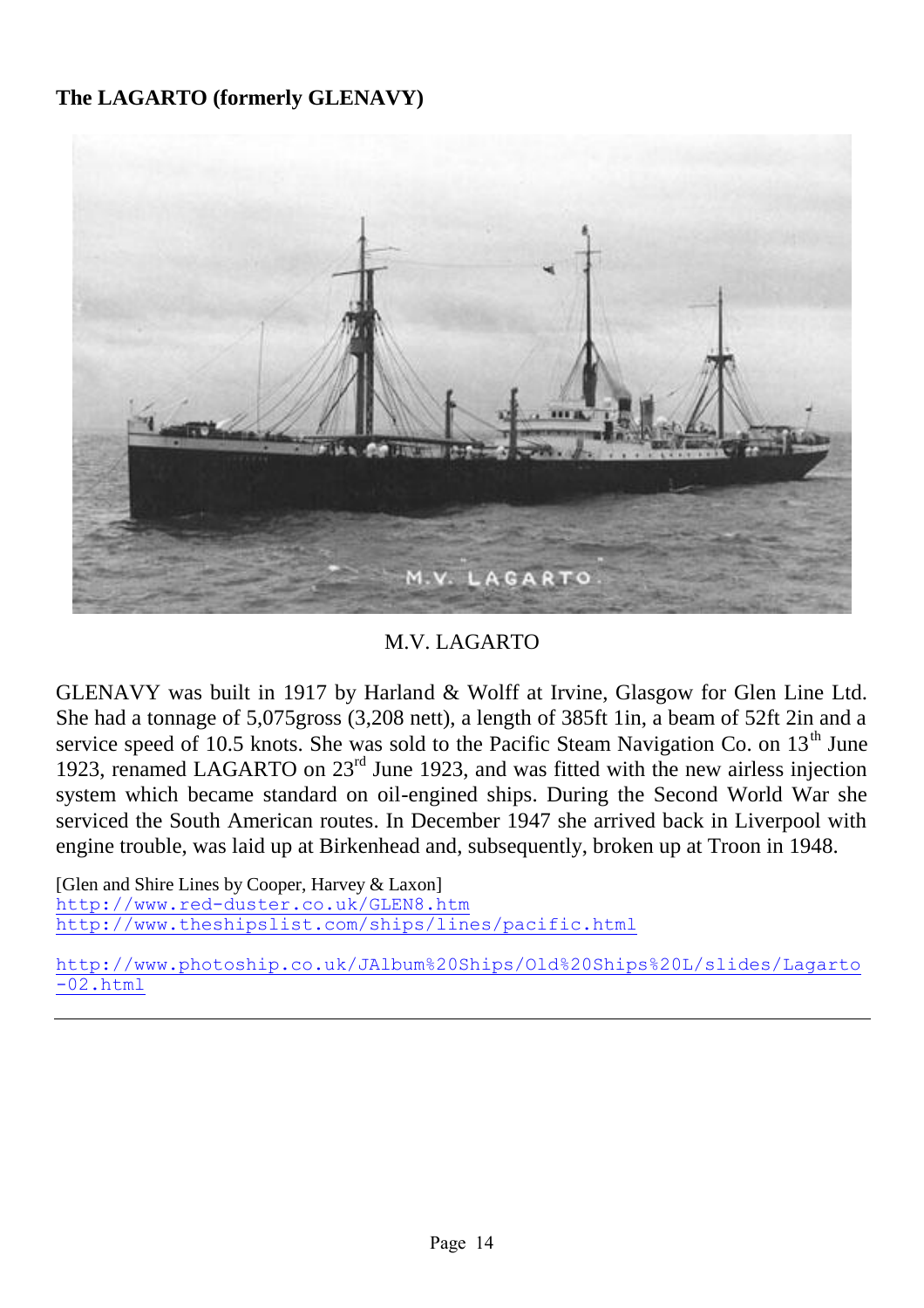#### **ss ASSISTANCE**



Sark, Creux Harbour, 1894. The Guernsey Steam Tug & Trading Co's "Assistance" appears to have been on a luggage run, as cases and trunks are being unloaded and placed upon a cart. "Assistance" undertook towing and general work around the Channel Islands.

#### **ss ASSISTANCE**

#### **built by J McArthur, Paisley** (**Yard No 39), Engines by Bow McLachlan & Co, Paisley**

| <b>Propulsion:</b>    | Steam compound C2cy, 52nhp, 290ihp, 1screw   |  |  |  |  |
|-----------------------|----------------------------------------------|--|--|--|--|
| <b>Built:</b>         | 1886                                         |  |  |  |  |
| <b>Ship Type:</b>     | Iron Tug                                     |  |  |  |  |
| <b>Tonnage:</b>       | 82grt, 8nrt (see Remarks)                    |  |  |  |  |
| Length:               | 86.7 ft                                      |  |  |  |  |
| <b>Breadth:</b>       | $17.1$ ft                                    |  |  |  |  |
| <b>Owner History:</b> |                                              |  |  |  |  |
|                       | Anchor Line, Glasgow                         |  |  |  |  |
| 1886                  | Garnet Steam Tug Co Ltd, Guernsey            |  |  |  |  |
| 1899                  | The Guernsey Steam Towing & Trading Co Ltd - |  |  |  |  |
|                       | (John T Laine), St Peter Port                |  |  |  |  |
| 1908                  | William J Guy, Cardiff                       |  |  |  |  |
| <b>Status:</b>        | Sunk - 12/07/1923                            |  |  |  |  |
| <b>Remarks:</b>       | Also reported as Yard No 40                  |  |  |  |  |